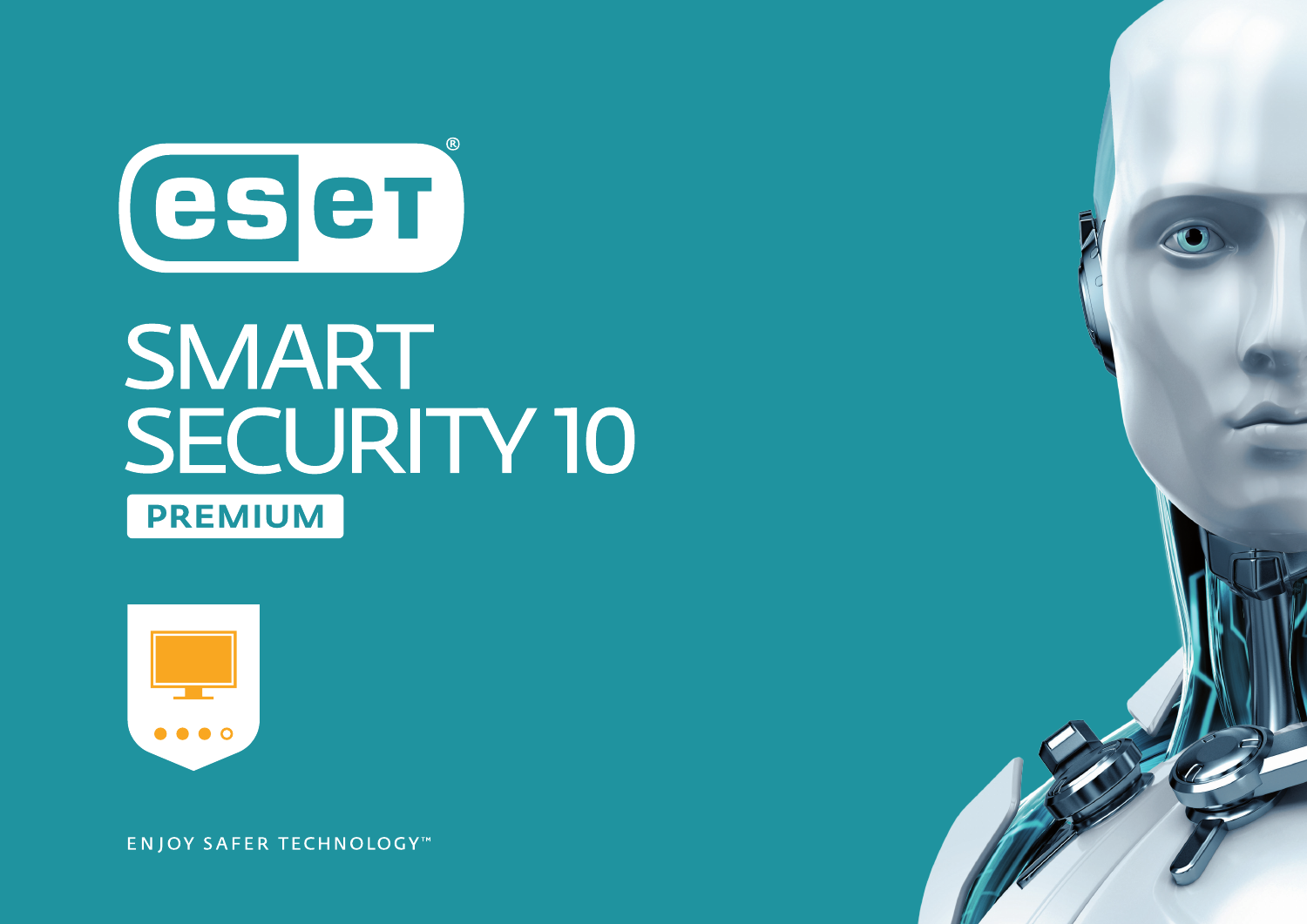

# **SMART SECURITY 10 PREMIUM**

Enjoy your digital life, secured by ESET's ultimate multi-layered antimalware protection for all internet users, built on ESET's trademark best mix of detection, speed and usability. With ESET Smart Security® Premium 10, you get to enjoy all the protection that ESET has to offer. As well as award-winning ESET Antivirus and Antispyware, you can generate and store ultra-secure passwords simply and easily, encrypt your USB storage devices, protect your webcam from misuse and easily check your home Wi-Fi router's security. You can also bank and pay online more safely using ESET's special secure browser window, and locate and secure your missing laptop.



# **Making the internet safer for you to enjoy**

Explore the great online, securely protected by ESET's award-winning detection technology. It's trusted by over 110 million users worldwide to detect and neutralize all types of digital threats, including viruses, rootkits, worms and spyware. It also protects against techniques that seek to evade detection, and blocks targeted attacks and exploits.

| Antivirus and Antispyware                               | Provides proactive protection against all types of online and offline threats and prevents malware spreading to other users                                                                                                                                        |
|---------------------------------------------------------|--------------------------------------------------------------------------------------------------------------------------------------------------------------------------------------------------------------------------------------------------------------------|
| <b>Exploit Blocker</b>                                  | Blocks attacks specifically designed to evade antivirus detection and eliminates lockscreens and ransomware<br>Protects against attacks on web browsers, PDF readers and other applications, including Java-based software                                         |
| <b>Advanced Memory Scanner</b>                          | Enables improved detection of persistent malware that employs multiple layers of encryption to conceal its activity                                                                                                                                                |
| <b>Cloud-Powered Scanning</b>                           | Speeds up scans by whitelisting safe files based on the ESET Live Grid® file reputation database<br>Helps to proactively stop unknown malware based on its behavior, by comparing it with our cloud-based reputation<br>system                                     |
| <b>Scan While Downloading Files</b>                     | Decreases scanning time by scanning specific file types - such as archives - during the download process                                                                                                                                                           |
| <b>Idle-State Scanning</b>                              | Aids system performance by performing in-depth scans when your computer is not in use<br>Helps detect potential inactive threats before they can cause damage                                                                                                      |
| <b>Host-Based Intrusion</b><br>Prevention System (HIPS) | Lets you customize the behavior of the system in greater detail<br>Gives you the option to specify rules for system registry, active processes and programs, and fine-tune your security<br>posture                                                                |
| Script-Based Attack<br>Protection<br><b>NEW</b>         | Detects attacks by malicious scripts that try to exploit Windows PowerShell.<br>Also detects malicious JavaScripts that can attack via your browser. Mozilla Firefox, Google Chrome, Microsoft Internet<br>Explorer and Microsoft Edge browsers are all supported. |

# **Enjoy the full power of your computer**

Leaving more power to the programs you use daily, ESET Smart Security Premium 10 lets you play, work and browse the internet without slowdowns. Stay unplugged and online longer with battery-saving mode and enjoy gaming without distracting pop-ups.

| Small System Footprint    | Maintains high performance and extends the lifetime of hardware<br>Fits any type of system environment<br>Saves internet bandwidth with extremely small update packages                                                  |
|---------------------------|--------------------------------------------------------------------------------------------------------------------------------------------------------------------------------------------------------------------------|
| <b>Gamer Mode</b>         | ESET Smart Security Premium 10 automatically switches to silent mode if any program is run in full-screen<br>System updates and notifications are postponed to save resources for gaming, video, photos or presentations |
| Portable Computer Support | Postpones all non-actionable pop-up windows, updates and system-hungry activities to preserve system resources so<br>that you can stay online and unplugged longer                                                       |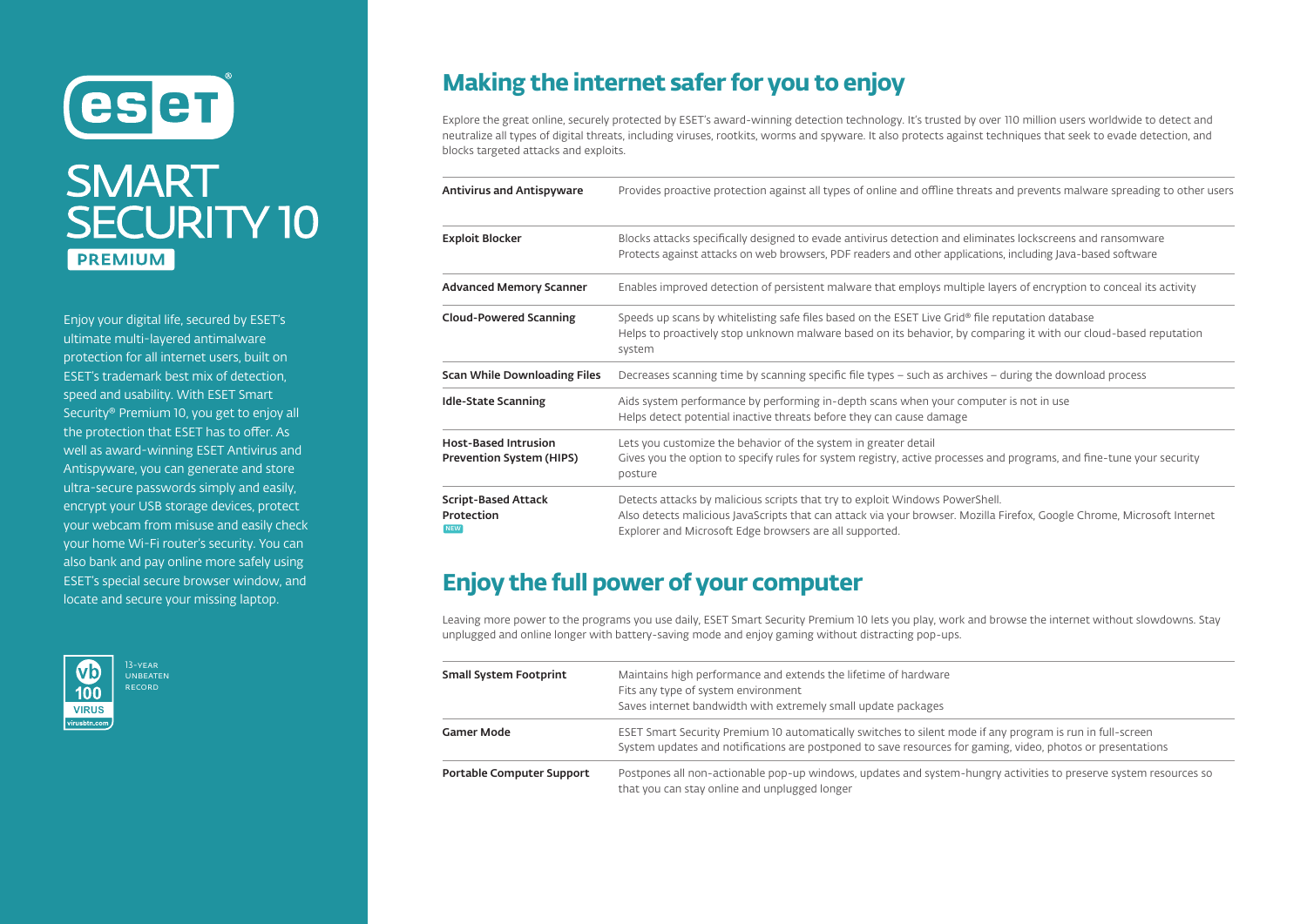### **Protect your privacy**

Stop hackers from misusing your passwords and stay safe while online banking and making online payments. Enjoy safer connections, and prevent your private data being copied to unauthorized flash drives.

| Secure Data<br>NEW PREMIUM                    | Lets you encrypt files and removable media (e.g. USB keys) for ultra-secure safeguarding of your data.<br>Protects against data theft in the event of USB-key or laptop loss, and allows secure collaboration and data sharing.                                                                                                                                                                                           |
|-----------------------------------------------|---------------------------------------------------------------------------------------------------------------------------------------------------------------------------------------------------------------------------------------------------------------------------------------------------------------------------------------------------------------------------------------------------------------------------|
| <b>Password Manager</b><br><b>NEW PREMIUM</b> | Employs AES-256 encryption - the world's leading standard, as used by the military - to store and pre-fill all your<br>passwords. All you need to remember is your master password. Can also generate and store extra-strong new passwords<br>each time you need one.                                                                                                                                                     |
| <b>Webcam Protection</b><br><b>NEW</b>        | Constantly monitors all the processes and applications running on your computer, to see which ones want to use your<br>webcam. It alerts you to any that unexpectedly try to access your webcam, and lets you block them.                                                                                                                                                                                                 |
| <b>Home Network Protection</b><br><b>NEW</b>  | Get ready for the Internet of Things (IoT) with this extra security for your home Wi-Fi router. Enables you to test your<br>home router for vulnerabilities, such as weak password or out-of-date firmware, and offers you options for remediation.<br>Also provides you with an easy-to-access list of connected devices, with devices categorized by type (e.g. smartphone, IoT,<br>etc.), to show you who's connected. |
| <b>Personal Firewall</b>                      | Prevents unauthorized access to your computer and misuse of your personal data                                                                                                                                                                                                                                                                                                                                            |
| <b>Network Attack Protection</b>              | In addition to Personal Firewall, automatically protects your computer from malicious network traffic, blocking threats<br>revealed by dangerous traffic patterns                                                                                                                                                                                                                                                         |
| <b>Banking &amp; Payment Protection</b>       | Features a special secured browser through which you can safely pay online<br>Automatically protects you on internet banking sites<br>Encrypts the communication between the keyboard and the browser for safer transactions<br>Protects you from keyloggers                                                                                                                                                              |
| <b>Botnet Protection</b>                      | Added layer of security that protects against botnet malware – preventing your computer from being misused for spam and<br>network attacks<br>Benefit from a new type of detection thanks to Network Signatures, for even faster blocking of malicious traffic                                                                                                                                                            |
| Anti-Phishing                                 | Protects you from attempts to acquire sensitive information such as usernames, passwords or other sensitive personal<br>details by fake websites masquerading as trustworthy ones                                                                                                                                                                                                                                         |
| <b>Out-of-Home Network</b>                    | Alerts you when connecting to an unknown network and prompts you to switch to<br>the Strict Protection mode<br>Makes your device invisible to other computers connected to the same network                                                                                                                                                                                                                               |
| <b>Device Control</b>                         | Allows you to prevent unauthorized copying of your private data to an external device<br>Allows you to block storage media - CDs, DVDs, USB sticks, and disk storage devices<br>Lets you block devices connecting via Bluetooth, FireWire and serial/parallel ports                                                                                                                                                       |
| Antispam                                      | Keeps unwanted emails from clogging your mailbox                                                                                                                                                                                                                                                                                                                                                                          |



Copyright © 1992 – 2016 ESET, spol. s r. o. ESET, ESET logo, ESET android figure, NOD32, ESET Smart Security, SysInspector, ThreatSense, ThreatSense.Net, LiveGrid, LiveGrid logo and/or other mentioned products of ESET, spol. s r. o., are registered trademarks of ESET, spol. s r. o. Windows® is a trademark of the Microsoft group of companies. Other here mentioned companies or products might be registered trademarks of their proprietors. Produced according to quality standards of ISO 9001:2008.



Each license comes with free, industry-leading customer support, supplied locally in your language.